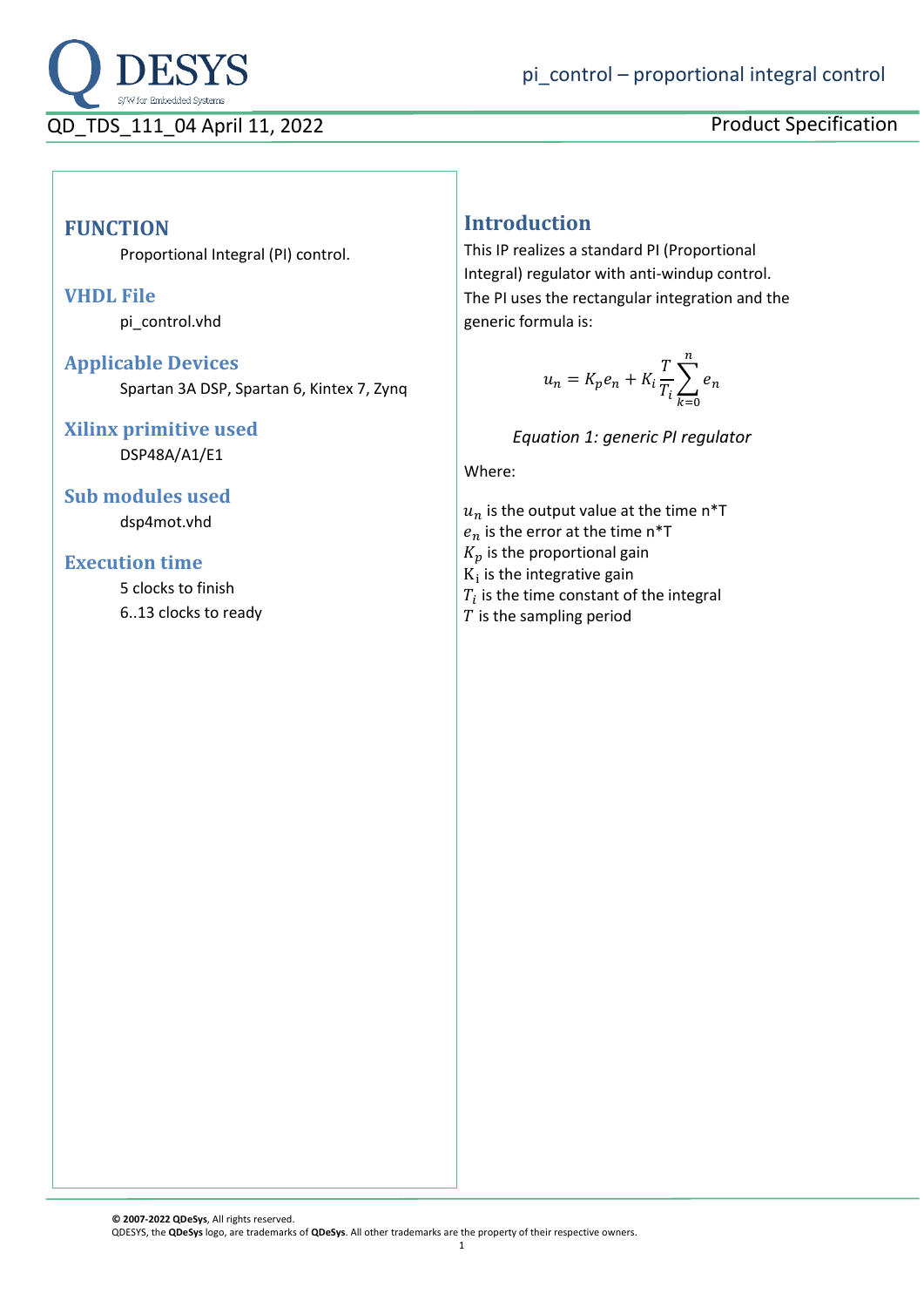

### **Detailed Description**

This module implements a PI (Proportional Integral) regulator and the implemented formula is

$$
u_n = K_{mpro}e_n 2^{-c\_error\_dln2} + K_{mint} 2^{-c\_erint\_dln2} \sum_{k=0}^{n} e_n
$$

*Equation 2: PI formula of the IP core*

The calculation begins when the *start* signal is driven high for 1 clock cycle; the process terminates when the module sets the *finish* signal high for 1 clock cycle.

The set-point of the PI is the *setval[17:0]* SIGNED18 argument and the feedback value is the *fbkval[17:0]* SIGNED18 argument. The error is calculated as *setval[17:0]*- f*bkval[17:0]*.

The integrative accumulator is post increment of :  $e_n$ The anti-windup is implemented by post icremenent of :  $-e_n 2^{-c\_wuint\_dln2}$ 

The *kmpro[16:0]* UNSIGEND17 argument is the multiplier of the proportional part of the PI module; referring to Equation 1 and Equation 2

$$
kmpro[16:0]/2^{c\_erpro\_dln2} = K_p.
$$

The *kmint[16:0]* UNSIGNED17argument is the multiplier of the integrator part of the regulator; referring to Equation 1 and to Equation 2

$$
\frac{\textbf{kmint}[16:0]}{2^{c\_erint\_dln2}} = K_p\left(\frac{T}{T_i}\right)
$$

The *outval[17:0]* SIGNED18 output is the result of the calculation. The data is valid when *finish* is set high for 1 clock cycle and stay valid until the next *finish* signal or *reset* is set high. *Outval[17:0]* is saturated to ±131071.

The *deafmd* input is a flag used to ignore the *fbkval[17:0]* parameter, so that the error value is equal to the set point (*setval[17:0]* ) and the PI block works in open loop. This option will exclude the integral part of equation.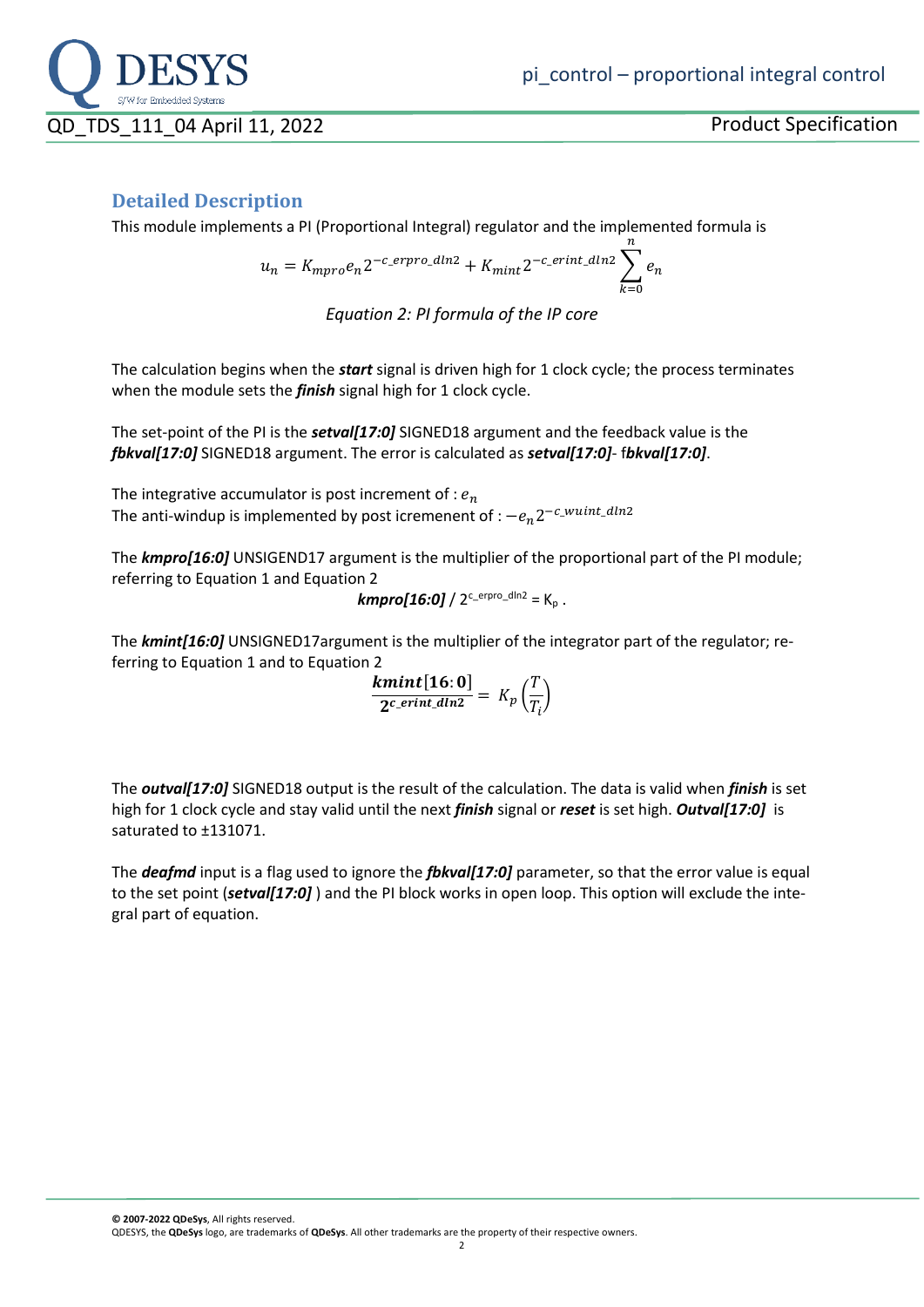

# QD\_TDS\_111\_04 April 11, 2022 Product Specification

#### **PARAMETERS**

| <b>Parameter</b>     | <b>Type</b> | <b>Values</b>                              | <b>Default</b> | <b>Description</b>                             |
|----------------------|-------------|--------------------------------------------|----------------|------------------------------------------------|
| C FAMILY             |             | string spartan3adsp<br>spartan6<br>kintex7 | zyng           | Xilinx FPGA Family name                        |
| C ERPRO DLN2 integer |             | 8.28                                       | 12             | Base 2 logarithm of proportional error divisor |
| C ERINT DLN2         | integer     | 8.28                                       | 18             | Base 2 logarithm of integrative error divisor  |

#### **SIGNALS**

| <b>Signal</b> | 1/O        | <b>Description</b>                                                        |
|---------------|------------|---------------------------------------------------------------------------|
| clock         | IN         | Clock (rising edge).                                                      |
| reset         | IN         | Reset. Active high.                                                       |
|               |            |                                                                           |
| start         | IN         | Start calculation. Active high. The pulse width must be of 1 clock cycle. |
|               |            |                                                                           |
| offint        | IN         | Disable integrator.                                                       |
| deafmd        | IN         | Ignore fbkval[17:0]. Active high. If this signal is asserted the PI       |
|               |            | regulator works in open loop. The integrator is disabled.                 |
| inpovf        | IN         | Integrator overflow preventer. Do not feed integrator                     |
| setval[17:0]  | IN         | Set point (SIGNED18) of the regulator.                                    |
| fbkval[17:0]  | IN         | Feedback value (SIGNED18).                                                |
|               |            |                                                                           |
| kmpro[16:0]   | IN         | Proportional gain of the regulator (UNSIGNED17).                          |
| kmint[16:0]   | IN         | Integral gain of the regulator (UNSIGNED17).                              |
|               |            |                                                                           |
| outpro[17:0]  | OUT        | Proportional part output (SIGNED18).                                      |
| outint[17:0]  | OUT        | Integrative part output (SIGNED18).                                       |
| outval[17:0]  | <b>OUT</b> | Total output regulator (SIGNED18).                                        |
| outovf        | OUT        | Integrative overflow                                                      |
| finish        | OUT        | Output available. Active high. The pulse width is of 1 clock cycle.       |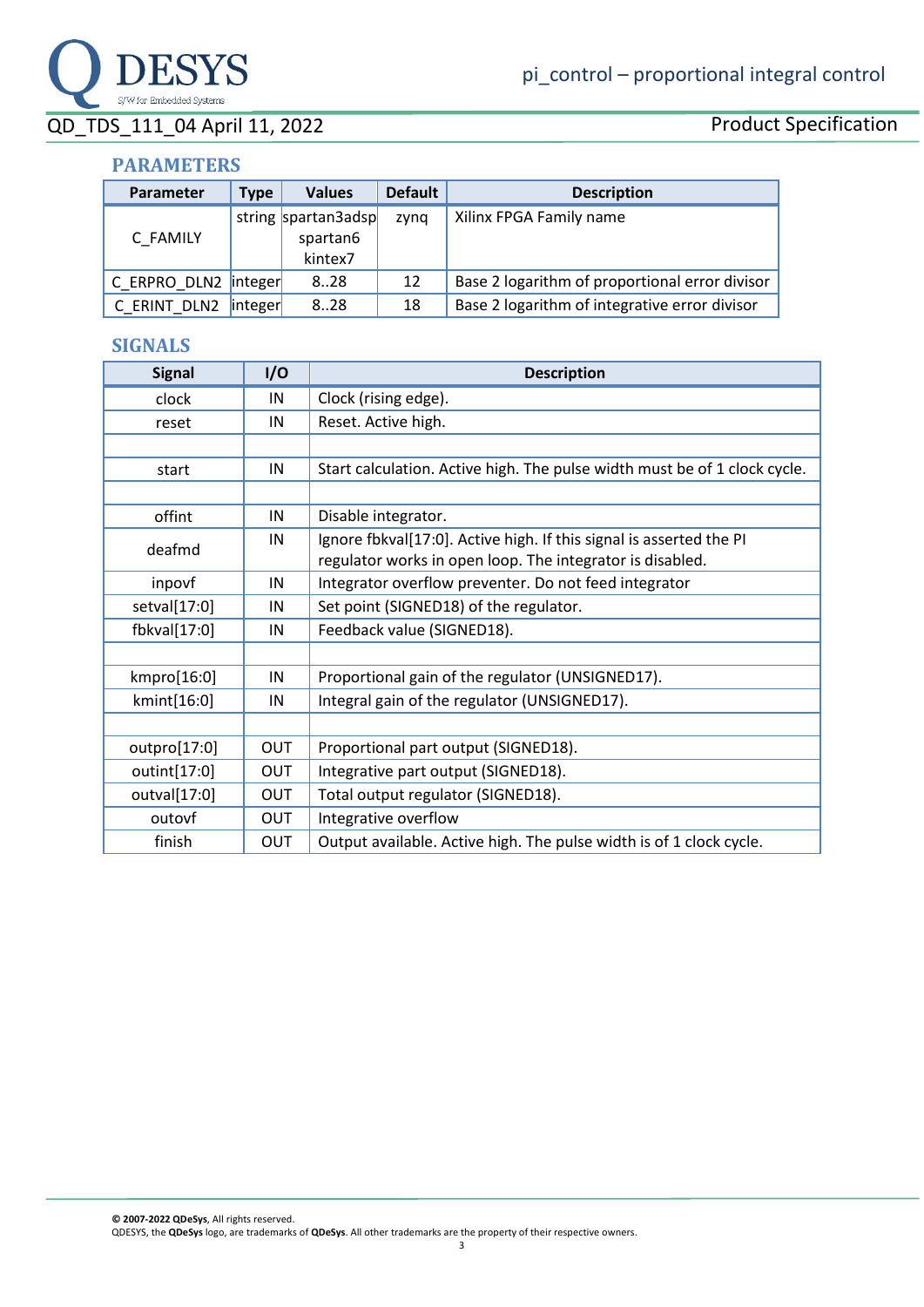

# QD TDS 111 04 April 11, 2022 Product Specification

#### **TIMING PERFORMANCE AND RESOURCE USAGE**

This section provides data on the timing performance and resource utilization of the core. Performance has been obtained on one representative device from the Spartan-3 Generation and Spartan 6 families of FPGAs. The following tables lists the devices used for characterization.

#### **Execution time**

|                  | ان د هم هم | <b>Jes</b> |
|------------------|------------|------------|
| <b>Classical</b> |            |            |

<sup>1</sup> Unless otherwise noted.

**<sup>©</sup> 2007-2022 QDeSys**, All rights reserved. QDESYS, the **QDeSys** logo, are trademarks of **QDeSys**. All other trademarks are the property of their respective owners.